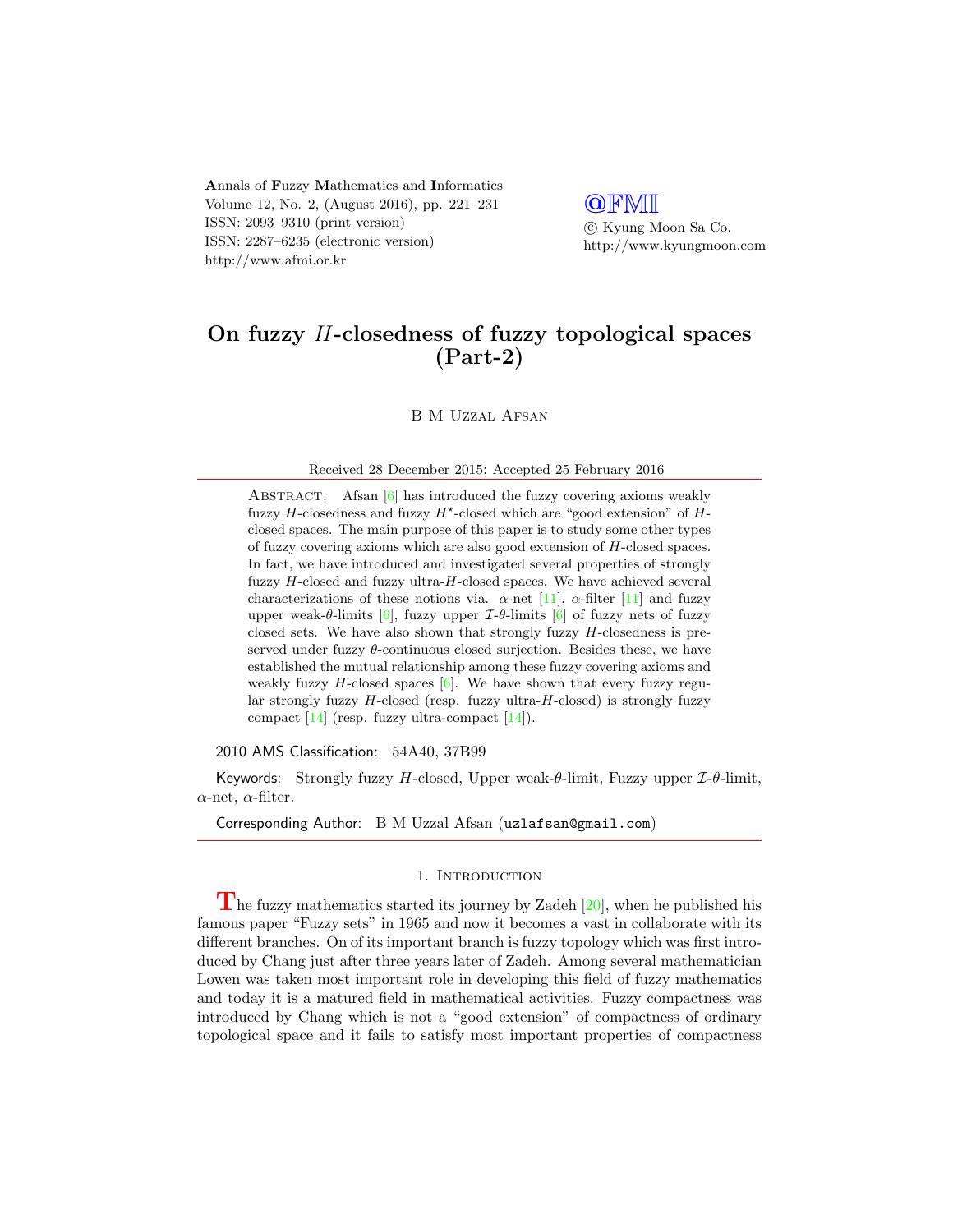of ordinary topology. Then Lowen introduced the notion of a new fuzzy covering axiom, namely weak fuzzy compactness which is a "good extension" of compactness of ordinary topology. Also, strong fuzzy compactness and ultra-fuzzy compactness were introduced by Lowen which are also "good extension" of compactness of ordinary topology. Some recent research works related to fuzzy compactness are found in the study of Afsan  $[1, 2, 3, 4, 5, 6]$  $[1, 2, 3, 4, 5, 6]$  $[1, 2, 3, 4, 5, 6]$  $[1, 2, 3, 4, 5, 6]$  $[1, 2, 3, 4, 5, 6]$  $[1, 2, 3, 4, 5, 6]$  $[1, 2, 3, 4, 5, 6]$  $[1, 2, 3, 4, 5, 6]$  $[1, 2, 3, 4, 5, 6]$  $[1, 2, 3, 4, 5, 6]$  $[1, 2, 3, 4, 5, 6]$  and Tok  $[19]$ . H-closedness is an important covering property of ordinary topology introduced by by closure operators.

To fuzzyfy The celebrated notion H-closedness of ordinary topology the notions almost compact fuzzy sets [\[15\]](#page-10-4), fuzzy almost compact space[\[9\]](#page-10-5) and  $\theta$ -compact [\[7\]](#page-9-6) were invented, but none of them is a "good extension" of H-closed topological space. Observing this serious drawback, Afsan  $[6]$  introduced the fuzzy covering axioms weak fuzzy  $H$ -closedness and fuzzy  $H^*$ -closed which are "good extension" of  $H$ closed spaces.

The purpose of the present paper is to continue the study of some other types of fuzzy covering axioms which are also "good extension" of H-closed spaces. In section 3, we have introduced the fuzzy covering property strong fuzzy H-closedness along with its several characterizations in terms of  $\theta$ -cluster point [\[6\]](#page-9-0) of  $\alpha$ -net [\[11\]](#page-10-0),  $\alpha$ -filter [\[11\]](#page-10-0) and fuzzy upper weak- $\theta$ -limits [\[6\]](#page-9-0), fuzzy upper  $\mathcal{I}\text{-}\theta$ -limits [6] of fuzzy net of fuzzy closed sets. We have also shown that strong fuzzy H-closedness is preserved under fuzzy  $\theta$ -continuous closed surjection. We have established the examples which show that the class of strongly fuzzy H-closed spaces are properly contained in the class of weakly fuzzy H-closed spaces  $[6]$  and the class of strongly fuzzy compact spaces  $[14]$ are properly contained in the class of strongly fuzzy  $H$ -closed spaces. It has been shown that fuzzy regular strongly fuzzy  $H$ -closed spaces are strongly fuzzy compact [\[14\]](#page-10-1). In section 4, we have initiated another fuzzy covering axiom fuzzy ultra-Hclosedness along with its characterizations in terms of  $\alpha$ -net [\[11\]](#page-10-0),  $\alpha$ -filter [11] and the fuzzy net of fuzzy closed sets. We have established that every fuzzy ultra- $H$ closed space is strongly fuzzy H-closed space, but converse is not true in general. We have also shown that fuzzy ultra-compact spaces  $[14]$  are fuzzy ultra-H-closed, but in presence of fuzzy regularity, these two notions are equivalent.

## 2. Preliminaries

Throughout this paper, spaces  $(X, \sigma)$  and  $(Y, \delta)$  (or simply X and Y) represent non-empty fuzzy topological spaces due to Chang  $[8]$  and the symbols I and  $I^X$ have been used for the unit closed interval [0, 1] and the set of all functions with domain X and codomain I respectively. The support of a fuzzy set  $A$  is the set  ${x \in X : A(x) > 0}$  and is denoted by  $supp(A)$ . A fuzzy set with only non-zero value  $\lambda \in (0,1]$  at only one element  $x \in X$  is called a fuzzy point and is denoted by  $x_{\lambda}$  and the set of all fuzzy points of a fuzzy topological space is denoted by  $FP(X)$ . For any two fuzzy sets A, B of X,  $A \leq B$  if and only if  $A(x) \leq B(x)$  for all  $x \in X$ . A fuzzy point  $x_\lambda$  is said to be in a fuzzy set A (denoted by  $x_\lambda \in A$ ) if  $x_\lambda \leq A$ , that is, if  $\lambda \leq A(x)$ . The constant fuzzy set of X with value  $\alpha \in I$  is denoted by  $\alpha$ . A fuzzy set A is said to be quasi-coincident with B (written as  $A\hat{q}B$ ) [\[17\]](#page-10-6) if  $A(x) + B(x) > 1$ for some  $x \in X$ . A fuzzy open set A of X is called fuzzy quasi-neighborhood of a fuzzy point  $x_{\lambda}$  if  $x_{\lambda} q A$ .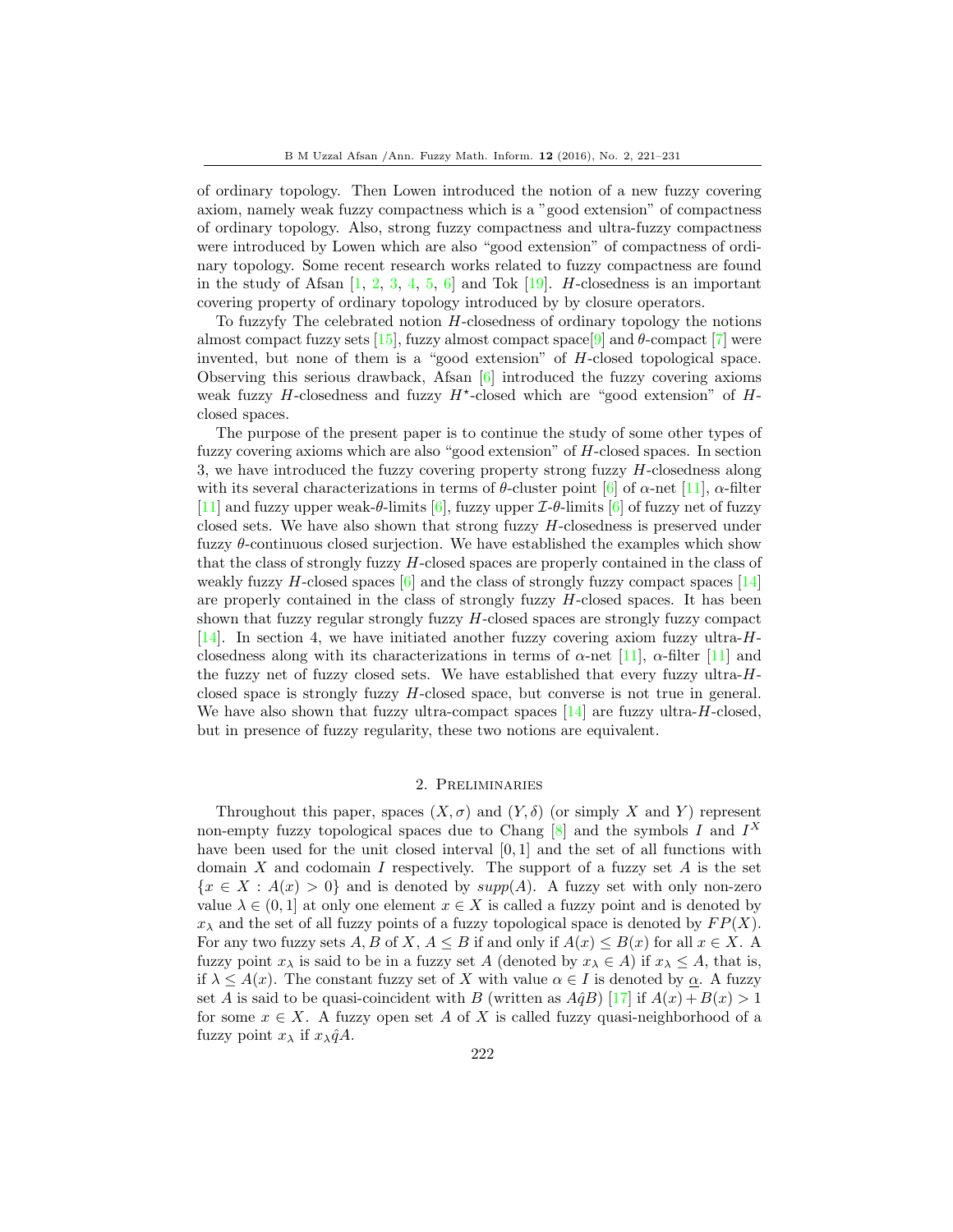It is well-known that a function  $\psi: X \to Y$  is fuzzy  $\theta$ -continuous [\[16\]](#page-10-7) if for every fuzzy point  $x_{\lambda}$  and every fuzzy quasi-neighborhood V of a fuzzy point  $\psi(x_{\lambda})$ , there exists a fuzzy quasi-neighborhood U of a fuzzy point  $x_{\lambda}$  such that  $\psi(cl(U)) \leq cl(V)$ .

Throughout the paper,  $\mathcal D$  stands for a directed set. An ideal on a non-empty set S is defined as a non-empty family  $\mathcal I$  of subsets of  $S$  satisfying:

 $(i) \varnothing \in \mathcal{I}$ ,

(ii)  $A \in \mathcal{I}$  and  $B \subset A \Rightarrow B \in \mathcal{I}$  and

(iii)  $A \in \mathcal{I}$  and  $B \in \mathcal{I} \Rightarrow A \cup B \in \mathcal{I}$ .

An ideal I on D is called non-trivial if  $\mathcal{D} \notin \mathcal{I}$ . A non-trivial ideal I on D is called admissible [\[10\]](#page-10-8) if  $\mathcal{D} - M_{\lambda} \in \mathcal{I}$ , where  $M_{\lambda} = \{n \in \mathcal{D} : n \geq \lambda\}$  for all  $\lambda \in \mathcal{D}$ . Throughout this paper,  $\mathcal I$  stands for an admissible ideal on  $\mathcal D$ .

Lowen [\[13\]](#page-10-9) defined the notion of prefilter. A non-empty collection  $\mathcal F$  of non-zero fuzzy subsets of X is called a prefilter(=filter) if

(i)  $\mu \wedge \nu \in \mathcal{F}$  for all  $\mu, \nu \in \mathcal{F}$  and

(ii)  $\mu \leq \nu$  and  $\mu \in \mathcal{F}$  implies  $\nu \in \mathcal{F}$ .

A non-empty collection  $\beta$  of non-zero fuzzy subsets of X is called a filterbase if for all  $\mu, \nu \in \mathcal{F}$ , there exists an  $\eta \in \mathcal{F}$  such that  $\eta \leq \mu \wedge \nu$ . Clearly, the family  $\langle \mathcal{B} \rangle = \{ \nu \in I^X : \mu \leq \nu, \mu \in \mathcal{B} \}$  is a filter.

A prefilter F is called prime if  $\mu \vee \nu \in \mathcal{F}$  implies either  $\mu \in \mathcal{F}$  or  $\nu \in \mathcal{F}$ . The collection all prime prefilters finer than a given prefilter F is denoted by  $\mathcal{P}(\mathcal{F})$ . The set of minimal elements of  $\mathcal{P}(\mathcal{F})$  is denoted by  $\mathcal{P}_m(\mathcal{F})$ .

A filter G on X and a prefilter F on X are said to be compatible if  $\mu(x) \neq 0$  for some  $x \in F$  for all  $\mu \in \mathcal{F}$  and  $F \in \mathcal{G}$ . Suppose  $\mu_F$  be the fuzzy set on X defined by  $\mu_F(x) = \mu(x)$  for all  $x \in F$  and  $\mu_F(x) = 0$  for all  $x \in X - F$ . We use the symbol  $(\mathcal{F}, \mathcal{G}) = \{ \mu_F : \mu \in \mathcal{F}, F \in \mathcal{G} \}$ . Lowen [\[13\]](#page-10-9) shaw that  $\mathcal{P}_m(\mathcal{F}) = \{ (\mathcal{F}, \mathcal{U}) : \mathcal{U} \text{ is an }$ ultrafilter on X and is compatible with  $\mathcal{F}\}$ . The adherence of a prefilter  $\mathcal F$  on X is the fuzzy set  $ad\mathcal{F}$  defined by  $ad\mathcal{F}(x) = \inf \{ cl(\mu)(x) : \mu \in \mathcal{F} \}$  for all  $x \in X$  and the limit of F is the fuzzy set lim F defined by  $\lim \mathcal{F}(x) = \inf \{ad\mathcal{B}(x) : \mathcal{B} \in \mathcal{P}_m(\mathcal{F})\}$  for all  $x \in X$ .

Let F be a prefilter on X and  $\mu \in I^X$ . Then the characteristic set of F with respect to  $\mu$  is the set  $\mathcal{C}^{\mu}(\mathcal{F}) = \{a \in I : \forall \nu \in \mathcal{F}, \exists x \in X \text{ such that } \nu(x) > \mu(x) + a\}$ and the spermium of this set is called the characteristic value of  $\mathcal F$  with respect to  $\mu$  is the set  $c^{\mu}(\mathcal{F})$ . A characteristic set is one of the form  $\varnothing$ ,  $\{0\}$ ,  $[0, c]$  for some  $c \in I - \{1\}$  or  $[0, c]$  for some  $c \in I$ . We use the following notations:

(i)  $W(X)$ , the set of all pefilters on X,

(ii)  $\mathcal{W}^{\mu}(X) = \{ \mathcal{F} \in \mathcal{W}(X) : \mathcal{C}^{\mu}(\mathcal{F}) \neq \varnothing \},\$ 

(iii)  $\mathcal{W}^{\mu}_+(X) = \{ \mathcal{F} \in \mathcal{W}(X) : c^{\mu}(\mathcal{F}) > 0 \}$  and

(iv)  $\mathcal{W}_K^{\mu}(X) = \{ \mathcal{F} \in \mathcal{W}(X) : c^{\mu}(\mathcal{F}) = K \}$ , where K is some nonempty characteristic set.

A member of  $\mathcal{W}_K^{\mu}(X)$  is called K-filter. A prefilter  $\mathcal F$  is called  $\epsilon$ -prefilter if  $\mu \not\leq \epsilon$  for each  $\mu \in \mathcal{F}$ .

**Definition 2.1** ([\[6\]](#page-9-0)). Let  $\{A_n : n \in \mathcal{D}\}\$  be a net of fuzzy sets of a fuzzy topological space X. The fuzzy upper weak- $\theta$ -limit of  $\{A_n : n \in \mathcal{D}\}\$ is defined and denoted by  $FUWL_{\theta}(A_n) = \vee \{x_{\lambda} \in FP(X) : \text{for every fuzzy quasi-neighborhood } U \text{ of } x_{\lambda} \text{ and }$ for every  $n_0 \in \mathcal{D}$ , there exists an  $n(\geq n_0) \in \mathcal{D}$  such that  $int(A_n)\hat{q}cl(U)$ .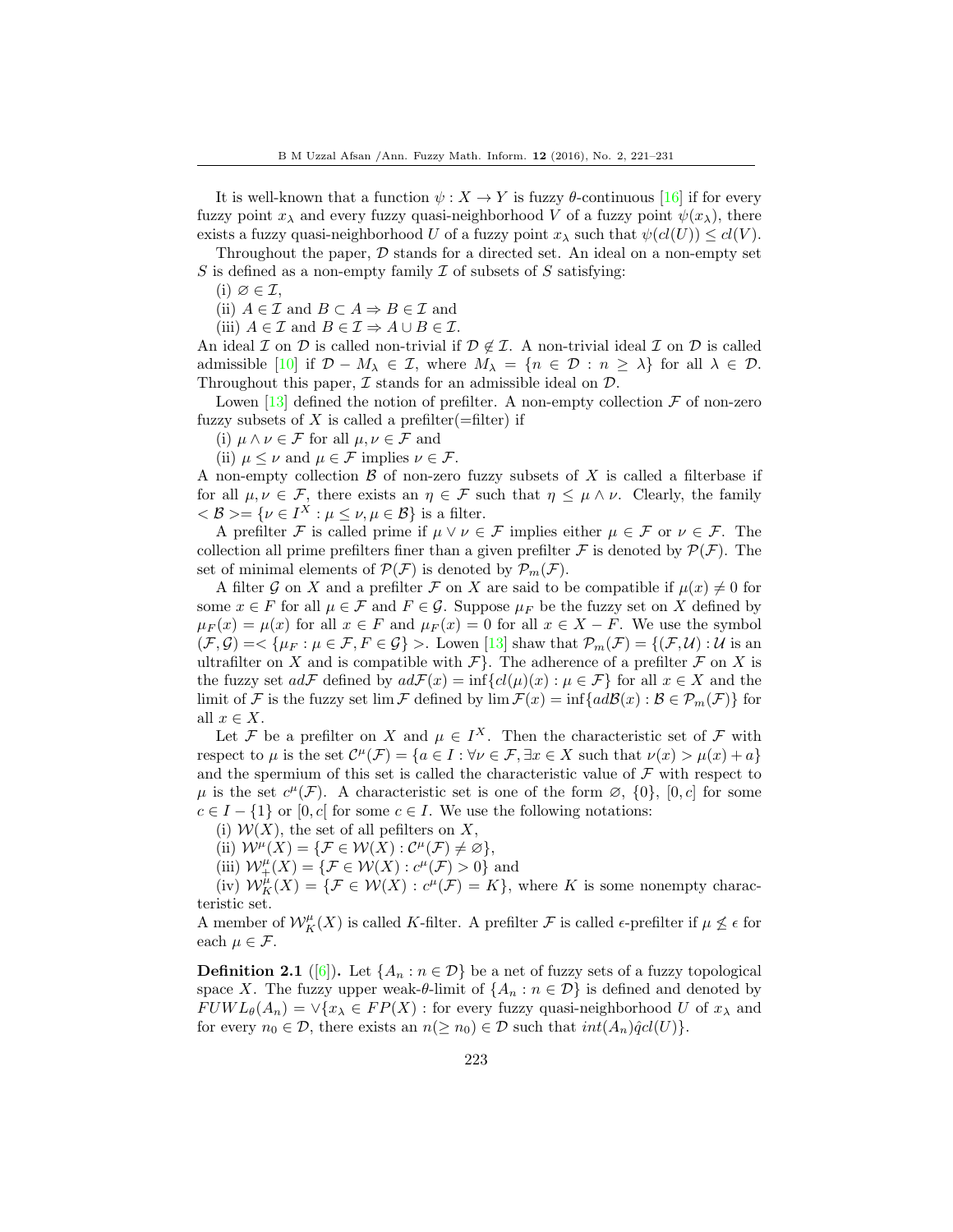**Definition 2.2** ([\[6\]](#page-9-0)). Let  $\{A_n : n \in \mathcal{D}\}\$ be a fuzzy net of fuzzy sets of a fuzzy topological space X. Then the fuzzy upper  $\mathcal{I}\text{-}\theta$ -limit of  $\{A_n : n \in \mathcal{D}\}\$  is defined and denoted by  $FlUL_{\theta}(A_n) = \vee \{x_{\lambda} \in FP(X) : \text{for every fuzzy quasi-neighborhood } U$ of  $x_{\lambda}$ ,  $\{n \in \mathcal{D} : A_n \hat{q}cl(U)\} \notin \mathcal{I}\}.$ 

**Definition 2.3** ([\[6\]](#page-9-0)). A fuzzy subset  $\eta \in I^X$  is called weakly fuzzy H-set if for each family  $\{\mu_{\alpha} \in \delta : \alpha \in \Delta\}$  satisfying  $\forall \{\mu_{\alpha} \in \delta : \alpha \in \Delta\} \geq \eta$  and for each  $\epsilon > 0$ , there exist finite number of indices  $\alpha_1, \alpha_2, ..., \alpha_p \in \Delta$  such that  $\bigvee_{i=1}^p cl(\mu_{\alpha_i}) \geq \eta - \epsilon$ . If  $\eta = 1$  and  $\eta$  is a weakly fuzzy H-set, then X is called a weakly fuzzy H-closed space.

Every weakly fuzzy compact space due to Lowen [\[12\]](#page-10-10) is weakly fuzzy H-closed.

**Definition 2.4** ([\[6\]](#page-9-0)). [6] A fuzzy topological space X is called fuzzy  $H^*$ -closed if for each  $\alpha \in (0,1]$ , for each  $\beta \in (0,\alpha)$  and for each family  $\mathcal{U}_{\alpha\beta}$  of fuzzy open sets with the property that  $\bigvee \mathcal{U}_{\alpha\beta} \geq \underline{\alpha}$ , there exists finite subfamily  $\mathcal{U}^0_{\alpha\beta}$  satisfying  $\bigvee cl(\mathcal{U}_{\alpha\beta}^{0}) \geq \underline{\alpha-\beta}.$ 

Clearly, every fuzzy  $H^*$ -closed space is weakly fuzzy  $H$ -closed.

3. Strongly fuzzy H-closed fuzzy topological spaces

**Definition 3.1.** A fuzzy topological space X is called strongly fuzzy  $H$ -closed if for each  $\alpha \in [0,1)$  and each family  $\mathcal{U}_{\alpha}$  with the property that for each  $x \in X$ , there exists an  $U \in \mathcal{U}_{\alpha}$  satisfying  $U(x) > \alpha$ , has finite subfamily  $\mathcal{U}_{\alpha}^0$  with the property that for each  $x \in X$ , there exists an  $U \in \mathcal{U}_{\alpha}^0$  satisfying  $cl(U)(x) > \alpha$ .

<span id="page-3-0"></span>Theorem 3.2. Every strongly fuzzy H-closed space is weakly fuzzy H-closed.

*Proof.* Let X be a strongly fuzzy H-closed space. Let  $\epsilon \in (0,1)$  and  $\Sigma = \{U_j :$  $j \in \Delta$  be a fuzzy open cover of X. Let  $\alpha \in (1 - \epsilon, 1)$ . Since for each  $x \in X$ ,  $\sup\{U_j(x):j\in\Delta\}=1>\alpha$ , for each  $x\in X$ , there exists a  $j\in\Delta$  such that  $U_j(x) > \alpha$ . Since X is strongly fuzzy H-closed, there exists finite number of indices  $j_1, j_2, ..., j_n \in \Delta$  such that for each  $x \in X$ , there exists an  $i \in \{1, 2, ..., n\}$  such that  $cl(U_{j_i})(x) > \alpha > 1 - \epsilon$  and so  $\bigvee_{i=1}^n cl(U_{j_i}) > 1 - \epsilon$ . Then X is weakly fuzzy  $H$ -closed.

Let  $(X, \delta)$  be a fuzzy topological space. Then for each  $\alpha \in [0, 1)$ ,  $\iota_{\alpha}(\delta) =$  $\{\mu^{-1}(\alpha,1] : \mu \in \delta\}$  is a topology on X [\[13\]](#page-10-9). The topology generated by the subbase  $\{\mu^{-1}(\alpha,1]: \mu \in \delta, \alpha \in [0,1]\}$  is denoted by  $\iota(\delta)$ . It is obvious that  $\iota(\delta) = \sup \{ \iota_\alpha(\delta) : \alpha \in [0,1) \}.$ 

Following example shows that weakly fuzzy  $H$ -closed spaces may not be strongly fuzzy  $H$ -closed.

**Example 3.3.** Let  $X = I$ ,  $\sigma_1 = \{\chi_x : x \in X - \mathbb{Q}\}\$  and  $\sigma_2 = \{\nu_x^s = \frac{s}{q} + \frac{1}{q}\chi_x : x = \frac{p}{q} \in I\}$  $X \cap \mathbb{Q}, s \in \mathbb{N}, 0 \leq s \leq q$  where  $\chi_x$ , is characteristic function of  $\{\hat{x}\}\)$ . Consider the fuzzy topology  $\delta$  generated by  $\sigma_1 \cup \sigma_2 \cup {\alpha : \alpha \text{ is constant}}$ . Then Lowen [\[14\]](#page-10-1) shaw that  $(X, \delta)$  is a fuzzy compact and thus weakly fuzzy compact. So,  $(X, \delta)$  is weakly fuzzy H-closed. Also  $(X, \iota_{\alpha}(\delta))$  is a discrete space for each  $\alpha \in [0,1)$ . If possible, let  $(X, \delta)$ be strongly fuzzy H-closed. Suppose an  $\alpha \in [0,1)$  and  $\mathcal{U}_{\alpha}$  with the property that for each  $x \in X$ , there exists an  $U \in \mathcal{U}_{\alpha}$  satisfying  $U(x) > \alpha$ . Then there exists a finite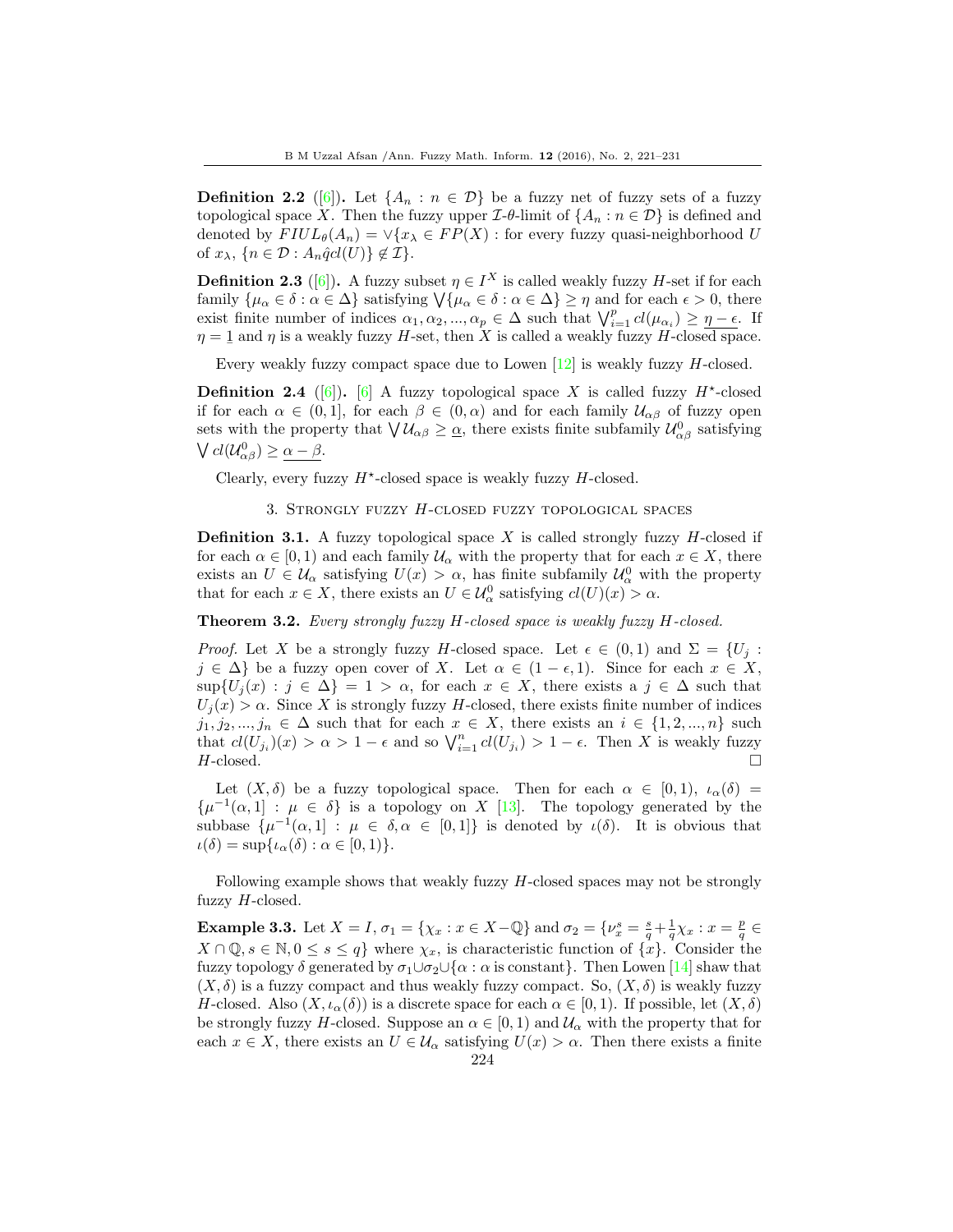subfamily  $\mathcal{U}^0_\alpha$  with the property that for each  $x \in X$ , there exists an  $U \in \mathcal{U}^0_\alpha$  satisfying  $cl(U)(x) > \alpha$ . We observe that  $\{U^{-1}(\alpha, 1] : U \in \mathcal{U}_{\alpha}\}=X$ . And since  $(X, \delta)$  is strongly fuzzy H-closed,  $\{U^{-1}(\alpha, 1]: U \in \mathcal{U}_{\alpha}^0\} \subset \{(cl(U))^{-1}(\alpha, 1]: U \in \mathcal{U}_{\alpha}^0\} = X.$ Thus  $(X, \iota_{\alpha}(\delta))$  is compact which is not possible.

<span id="page-4-0"></span>**Theorem 3.4.** A fuzzy topological space  $(X, \tau)$  is H-closed if and only if  $(X, \omega(\tau))$ is strongly fuzzy H-closed.

*Proof.* Let  $(X, \omega(\tau))$  be a strongly fuzzy H-closed space. Since every strongly fuzzy H-closed space is weakly fuzzy H-closed, by Theorem [3.2,](#page-3-0)  $(X, \tau)$  is H-closed.

Conversely, let  $(X, \tau)$  be a H-closed space,  $\alpha \in [0, 1)$  and  $\mathcal{U}_{\alpha}$  be a family of fuzzy open sets of  $(X, \omega(\tau))$  with the property that for each  $x \in X$ , there exists an  $U \in \mathcal{U}_{\alpha}$ satisfying  $U(x) > \alpha$ . Define  $\Omega(U) = \{x \in X : U(x) > \alpha\}$  for each  $U \in \mathcal{U}_{\alpha}$ . Then  ${\Omega(U): U \in \mathcal{U}_{\alpha}}$  is an open cover of X. Since X is H-closed, there exist finite number of sets  $U_1, U_2, ..., U_p \in \mathcal{U}_{\alpha}$  such that  $\bigcup_{i=1}^p cl(\Omega(U_i)) \supset X$ . Now consider the family  $\mathcal{U}^0_\alpha = \{U_1, U_2, ..., U_p\}$ . If possible, let there exists an  $x \in X$  such that  $cl(U_i)(x) \leq \alpha$  for each  $i = 1, 2, ..., p$ . We shall show that  $x \notin cl(\Omega(U_i))$  for each  $i = 1, 2, ..., p$ . We fix an  $i \in \{1, 2, ..., p\}$ . we can select a real number  $\lambda$  such that  $cl(U_i)(x) < \lambda \leq \alpha$ . Since  $1-cl(U_i) \in (X, \omega(\tau)),$ 

$$
U = \{ x \in X : \underline{1} - cl(U_i)(x) > 1 - \lambda \} = \{ x \in X : cl(U_i)(x) < \lambda \}
$$

is an open set in  $(X, \tau)$  containing x and  $U \cap \Omega(U_i) = \emptyset$ . Thus  $x \notin cl(\Omega(U_i))$ .  $\Box$ 

<span id="page-4-1"></span>Remark 3.5. (1) Every fuzzy almost compact space due to A. Di Concilio and G. Gerla  $[9]$  is strongly fuzzy H-closed.

(2) Every strongly fuzzy compact space due to Lowen  $[12]$  is strongly fuzzy Hclosed.

**Example 3.6.** (1) Let  $X = [0, 1]$  be the topological space equipped with the subspace usual topology  $\tau$  inherited from the usual Euclidean space **R**. Then  $(X, \tau)$ is a H-closed space. Then by Theorem [3.4,](#page-4-0)  $(X, \omega(\tau))$  is strongly fuzzy H-closed. But the space  $(X, \omega(\tau))$  is not fuzzy almost compact as the fuzzy clopen cover  ${\mu_\alpha : \alpha \in [0,1]}, \mu_\alpha(x) = \alpha$  for all  $x \in X$ , has no finite fuzzy subcover for X.

(2) Let the topological space  $Z = \{(\frac{1}{p}, \frac{1}{q}) : p \in \mathbb{N}, |q| \in \mathbb{N}\} \cup \{(\frac{1}{p}, 0) : p \in \mathbb{N}\}\$ equipped with the subspace usual topology inherited from the usual Euclidean space **R**<sup>2</sup>. Let the space  $X = Z \cup \{s, t\}$  with the topology  $\tau$  in which a subset  $U \subset X$ is declare open if  $U \cap Z$  is open in Z and  $\{(\frac{1}{p},\frac{1}{q}) : p \geq r, q \in \mathbb{N}\}\subset U$  for some  $r \in \mathbf{N}$  when  $s \in U$  and  $\{(\frac{1}{p}, \frac{1}{q}) : p \geq r, -q \in \mathbf{N}\} \subset U$  for some  $r \in \mathbf{N}$  when  $t \in U$ . Then  $(X, \tau)$  is non-compact H-closed space [\[18\]](#page-10-11). Thus  $(X, \omega(\tau))$  is strongly fuzzy H-closed, but not strongly fuzzy compact.

**Theorem 3.7.** Let  $X$  be fuzzy regular. Then  $X$  is strongly fuzzy  $H$ -closed if and only if  $X$  is strongly fuzzy compact.

*Proof.* The proof is analogous to the proof of Theorem 3.7 [\[6\]](#page-9-0).

**Theorem 3.8.** A fuzzy topological space  $X$  is strongly fuzzy  $H$ -closed if and only if for each  $\alpha \in [0,1)$  and for every net  $\{F_n : n \in \mathcal{D}\}\$  of fuzzy closed sets with  $FUWL_{\theta}(F_n) < 1-\alpha$ , there exists an  $n_0 \in \mathcal{D}$  such that  $int(F_n) < 1-\alpha$  for all  $n \geq n_0$ .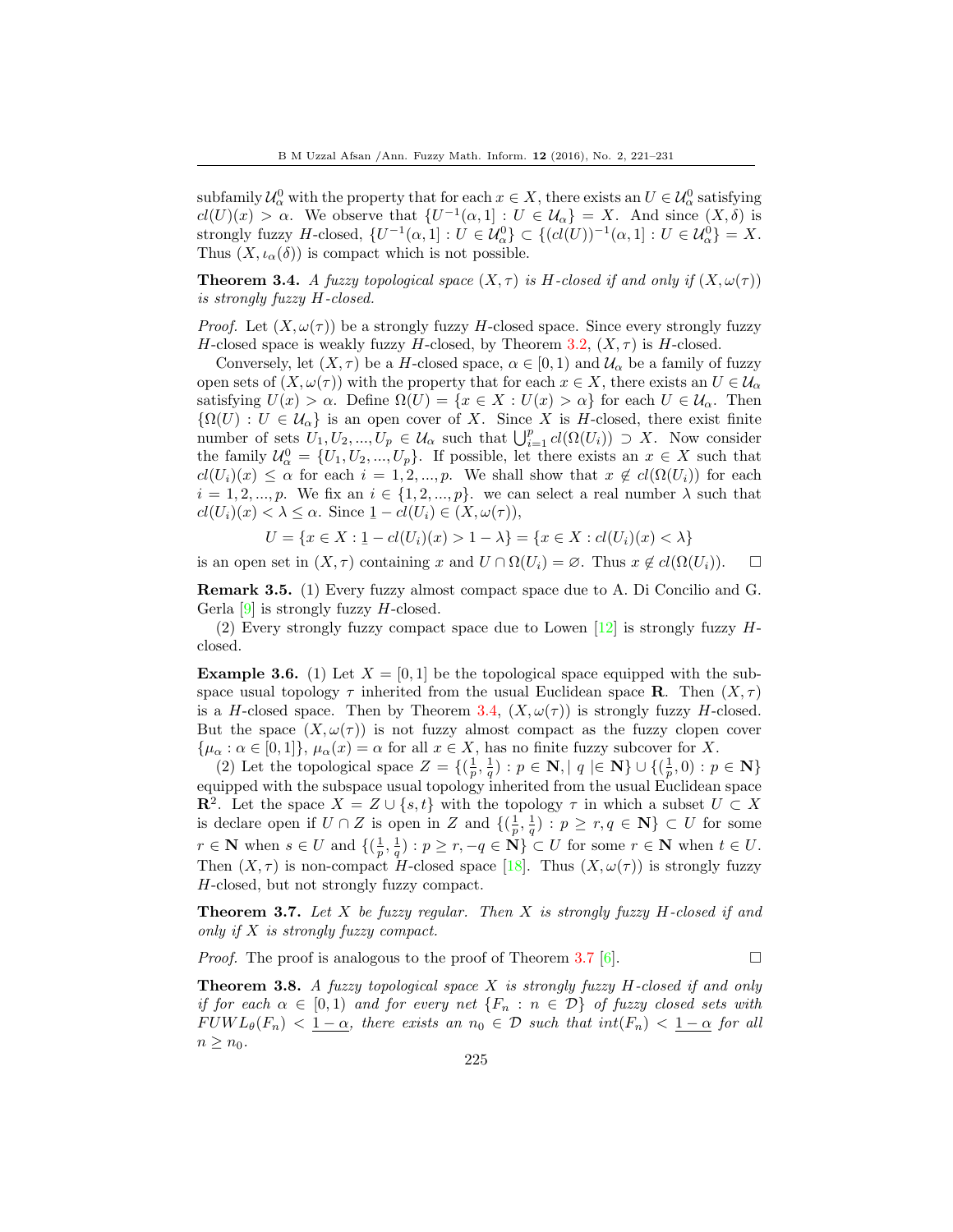*Proof.* Let X be a strongly fuzzy H-closed space,  $\alpha \in [0,1)$  and  $\{F_n : n \in \mathcal{D}\}\$  be a net of fuzzy closed sets with  $FUWL_{\theta}(F_n) < 1-\alpha$ . Then for each fuzzy point  $x_{\lambda}$  of X, there exist  $U_{x_{\lambda}} \in \mathcal{Q}(X, x_{\lambda})$  for which  $FUWL_{\theta}(F_n) < x_{\lambda} \leq 1-\alpha$  and an  $n(x_\lambda)$  such that  $int(F_n)\overline{q}cl(U_{x_\lambda})$ , i.e.  $cl(U_{x_\lambda}) \leq \underline{1} - int(F_n)$  for all  $n \geq n(x_\lambda)$ . Since  $U_{x_{\lambda}} \in \mathcal{Q}(X, x_{\lambda}), U_{x_{\lambda}}(x) > 1 - \lambda \geq \alpha$ . Consider the family  $\mathcal{U}_{\alpha} = \{U_{x_{\lambda}} :$  $x_{\lambda} \in Pt(X), FUWL_{\theta}(F_n) < x_{\lambda} \leq \underline{1-\alpha}$ . Now since X is strongly fuzzy Hclosed, there exists a finite number of points  $x_{\lambda_1}^1, x_{\lambda_2}^2, ..., x_{\lambda_n}^n \in Pt(X)$  such that for each  $x \in X$ , there exists  $i \in \{1, 2, \ldots n\}$  such that  $cl(U_{x_{\lambda_i}^i})(x) > \alpha$  and thus  $\bigvee \{ cl(U_{x_{\lambda_i}^i}) : i = 1, 2, ..., n \} > \underline{\alpha}$ . Consider  $n_0 \in \mathcal{D}$  such that  $n_0 \geq n(x_{\lambda_i}^i)$  for each  $i \in \{1, 2, ..., n\}.$  So,  $1 - int(F_n) \geq \bigvee \{ cl(U_{x_{\lambda_i}^i}) : i = 1, 2, ..., n \} > \underline{\alpha}$  for all  $n \geq n_0$ . Hence  $int(F_n) < 1 - \alpha$  for all  $n \geq n_0$ .

Conversely, let the condition of the theorem holds. Suppose  $\alpha \in [0, 1)$  and  $\mathcal{U}_{\alpha} \subset \delta$ be a family with the property that for each  $x \in X$ , there exists an  $U \in \mathcal{U}_{\alpha}$  satisfying  $U(x) > \alpha$ . Let  $\mathcal{D} = \{n \in \mathcal{U}_{\alpha} : |n| < \aleph_0\}$  and the relation " $\leq$ " defined by  $n_1 \leq n_2$ if and only if  $n_2 \subset n_1$ . Then  $(\mathcal{D}, \leq)$  is a directed set. Consider the fuzzy net  $\{F_n :$  $n \in \mathcal{D}$ ,  $F_n = \bigwedge_{U \in n} U'$ . We claim that  $FUWL_{\theta}(F_n) < \underline{1-\alpha}$ . Here we note that  $F_{n_1} \leq F_{n_2}$  if  $n_2 \leq n_1$ . Let  $x_{\lambda} \notin \mathcal{N}\{F_n : n \in \mathcal{D}\}$ . Then there exists an  $n_0 \in \mathcal{D}$  such that  $x_{\lambda} \notin F_{n_0}$ . Thus there exists  $U \in \mathcal{Q}(X, x_{\lambda})$  such that  $U \bar{q} F_{n_0}$ , i.e.,  $U \leq 1 - F_{n_0}$ , i.e.,  $cl(U)\overline{q}int(F_{n_0})$ . So,  $cl(U)\overline{q}int(F_n)$  for all  $n \geq n_0$  and thus  $x_\lambda \notin FUWL_{\theta}(F_n)$ . Hence  $FUWL_{\theta}(F_n) \leq \Lambda \{F_n : n \in \mathcal{D}\} = \Lambda \{U' : U \in \mathcal{U}_{\alpha}\} < 1-\alpha$ . By the condition, there exists an  $n_0 \in \mathcal{D}$  such that  $int(F_n) < 1 - \alpha$  for all  $n \geq n_0$ . Then,  $\underline{\alpha} < 1-int(F_{n_0}) = 1 - \bigwedge_{U \in n_0} int(U') = \bigvee_{U \in n_0} cl(U)$ . Thus the family  $\{U : U \in n_0\}$ fulfil the requirement for being X strongly fuzzy  $H$ -closed.

**Theorem 3.9.** Let  $X$  be a strongly fuzzy  $H$ -closed topological space. Then for each  $\alpha \in [0,1)$ , for each fuzzy net  $\{F_n : n \in \mathcal{D}\}\$  of fuzzy closed sets and for every ideal  $\mathcal{I}$ on D with  $FIUL_{\theta}(F_n) \leq \underline{1-\alpha}$ ,  $\{n \in \mathcal{D} : F_n \nleq \underline{1-\alpha} \} \in \mathcal{I}$ .

*Proof.* Let X be a strongly fuzzy H-closed space and  $\{F_n : n \in \mathcal{D}\}\$  be a fuzzy net of fuzzy closed sets,  $\mathcal I$  be an ideal on  $\mathcal D$  with  $FlUL_{\theta}(F_n) \leq 1 - \alpha$  and an  $\alpha \in [0,1)$ . Then for each fuzzy point  $x_\lambda$  of X satisfying  $FlUL_\theta(F_n) < x_\lambda \leq 1 - \alpha$ , there exists a fuzzy quasi-neighborhood  $U_{x_{\lambda}}$  of  $x_{\lambda}$  such that  $\{n \in \mathcal{D} : F_n \hat{q}cl(U_{x_{\lambda}})\}\in \mathcal{I}$ . Since X is strongly fuzzy H-closed and  $\{U_{x_\lambda}: x_\lambda \in FP(X), FIUL_{\theta}(F_n) < x_\lambda \leq \underline{1-\alpha}\}$ satisfies the property that for each  $x \in X$ ,  $U_{x_{\lambda}}(x) > 1 - \lambda \geq \alpha$ , there exist finite number of fuzzy points  $e_1, e_2, \ldots e_p \in FP(X)$  such that for each  $x \in X$ ,  $cl(U_{e_i})(x) >$  $\alpha$  for some  $i \in \{1, 2, \ldots p\}$ . Here  $\{n \in \mathcal{D} : F_n \hat{q} \vee_{i=1}^p cl(U_{e_i})\} = \bigcup_{i=1}^p \{n \in \mathcal{D} :$  $F_n\hat{q}cl(U_{e_i})\}\in\mathcal{I}$ . Since  $\{n \in \mathcal{D} : F_n \nleq \underline{1-\alpha}\}\subset \{n \in \mathcal{D} : F_n\hat{q} \vee_{i=1}^{\overline{p}} cl(U_{e_i})\},\$  ${n \in \mathcal{D} : F_n \nleq 1-\alpha} \in \mathcal{I}.$ 

**Definition 3.10** ([\[6\]](#page-9-0)). Let  $S = \{s_k : k \in D\}$  be a fuzzy net in a fuzzy topological space X and  $x_{\lambda} \in Pt(X)$ .

(i)  $x_{\lambda}$  is called a  $\theta$ -cluster point of a fuzzy net S if for each  $F \in \mathcal{R}(X, x_{\lambda})$  and for each  $k \in D$ , there exists  $k_0 \in D$  such that  $k_0 \geq k$  and  $s_{k_0} \notin int(F)$ . We write  $\Theta(\mathcal{S}) = \vee \{x_{\lambda} \in Pt(X) : x_{\lambda} \text{ is a } \theta \text{-cluster point of a fuzzy net } \mathcal{S}\}.$ 

(ii)  $x_{\lambda}$  is called a  $\theta$ -limit point of a fuzzy net S if for each  $F \in \mathcal{R}(X, x_{\lambda})$ , there exists  $k_0 \in D$  such that  $s_k \notin int(F)$  for all  $k \geq k_0$ .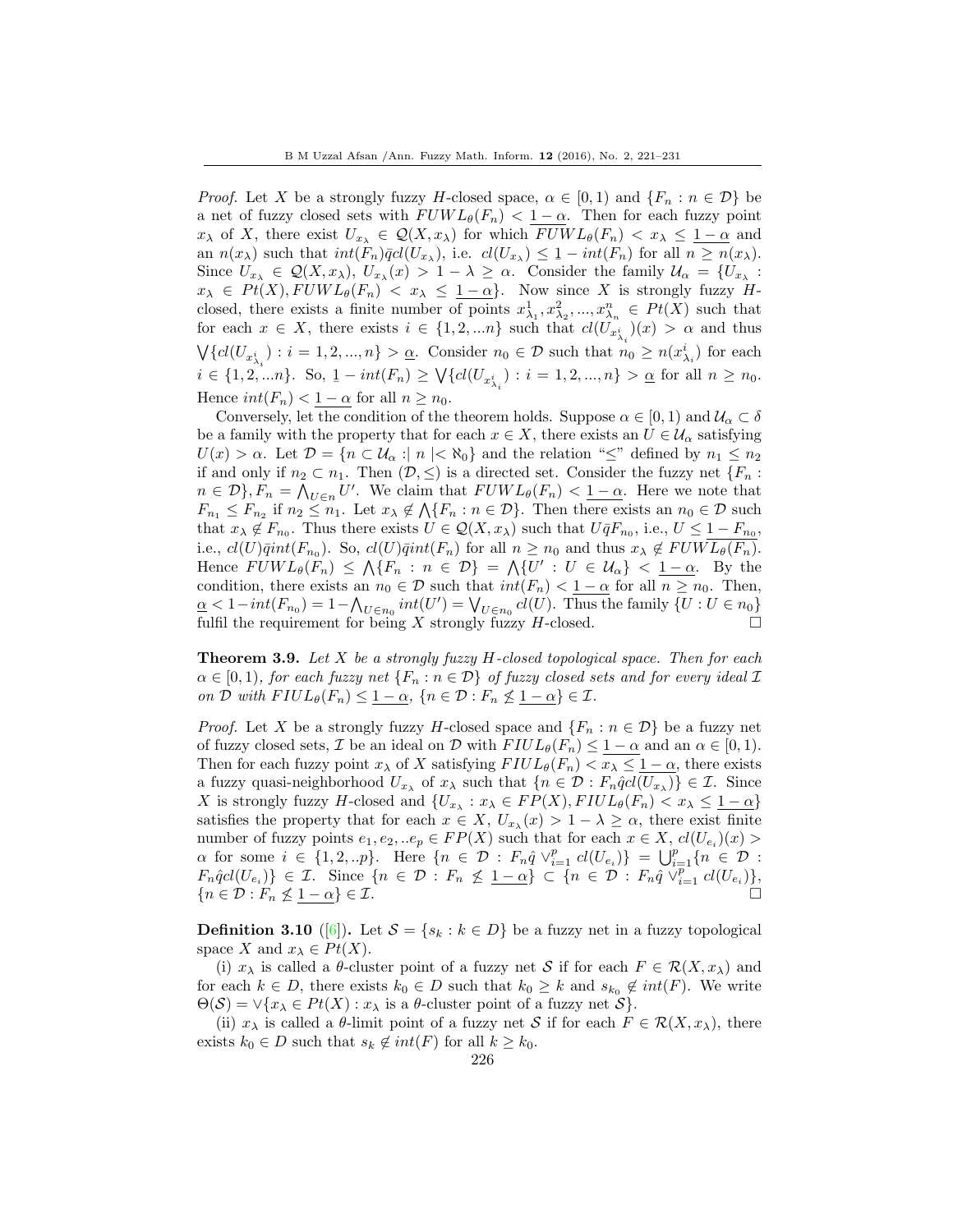Recall that a fuzzy net  $S = \{s_k : k \in D\}$  is called an  $\alpha$ -net [\[11\]](#page-10-0),  $\alpha \in (0,1]$  if the net (called value net)  $\hat{S} = {\lambda_k : k \in D}$ , where  $\lambda_k$  is the value of the fuzzy point  $x_k$ converges to  $\alpha$ .

# **Theorem 3.11.** For a fuzzy topological space  $X$ , following conditions are equivalent:

- (1) Xis strongly fuzzy H-closed.
- (2) Every constant  $\alpha$ -net has a fuzzy  $\theta$ -cluster point with value  $\alpha \in (0,1]$ .

*Proof.* (1)⇒(2): Let X be strongly fuzzy H-closed space. If possible, let  $S = \{s_k :$  $k \in D$  be a constant  $\alpha$ -net which has no fuzzy  $\theta$ -cluster point with value  $\alpha \in (0, 1]$ . Then for each  $x \in X$ , there exist  $k_x \in D$  and  $V_x \in \mathcal{R}(X, x_\alpha)$  such that  $s_k \in int(V_x)$ for all  $k \geq k_x$ . Consider the family  $\Sigma = \{V'_x : x \in X\}$ . Then for each  $x \in X$ , there exists  $V'_x \in \Sigma$  such that  $V_x(x) < \alpha$ , i.e.,  $V'_x(x) > 1 - \alpha$ . Since X is strongly fuzzy Hclosed space, there exists finite number of points  $x^1, x^2, ..., x^n \in X$  such that for each  $x \in X$ , there exists  $i \in \{1, 2, ..., n\}$  such that  $cl(V_{x_i})(x) > 1-\alpha$ , i.e.,  $int(V_{x_i})(x) < \alpha$ . Consider a  $k_0 \in D$  with the property  $k_0 \geq k_{x_i}$  for each  $i \in \{1, 2, ..., n\}$ . Then for each  $i \in \{1, 2, ..., n\}, s_k \in int(V_{x_i})$  for all  $k \geq k_0$ . Suppose  $supp(s_k) = x^k$  for each  $k \in D$ . Then we get  $int(V_{x_i})(x^k) > \alpha$  for all  $k \geq k_0$  and for all  $i \in \{1, 2, ..., n\},$ which is a contradiction.

 $(2) \Rightarrow (1)$ : Let X be not a strongly fuzzy H-closed space. Then there exists an  $\varepsilon$ (= 1 –  $\alpha$ ) ∈ [0, 1) and a family U of fuzzy open sets of X with the property that for each  $x \in X$ , there exists an  $U \in \mathcal{U}$  satisfying  $U(x) > \varepsilon$  such that for each finite subfamily  $\mathcal{U}^0$ , there exists an  $x \in X$  with the property that  $cl(U)(x) \leq \varepsilon$ , i.e.,  $int(U')(x) \ge \alpha$  for each  $U \in \mathcal{U}^0$ . For each finite subfamily  $\mathcal{U}^0$  of  $\mathcal{U}$ , let  $int(\mathcal{U}')^0$  =  $\wedge \{int(U') : U \in \mathcal{U}\}\.$  Now consider the set  $D = {\{\mathcal{U}^0 : \mathcal{U}^0\}}$  is a finite subfamily of U). Then D becomes to a directed by the order " $\geq$ " defined by  $\mathcal{U}'^0 \geq \mathcal{U}'^1$  if and only if  $\mathcal{U}'^0 \supset \mathcal{U}'^1$ . Now consider  $\mathcal{U}'^0 \in D$ . Then there exists an  $x \in X$  such that  $int(U')(x) \ge \alpha$  for each  $U \in \mathcal{U}^0$ . Thus for each  $\mathcal{U}'^0 \in D$ , we can select a fuzzy point  $s(U^{0}) = x_{\alpha}$  such that  $x_{\alpha} \in int(U')$  for each  $U \in \mathcal{U}^{0}$ . So we get a constant fuzzy  $\alpha$ -net  $\mathcal{S} = \{s(\mathcal{U}'^0) : \mathcal{U}'^0 \in D\}.$ 

We claim that S has no fuzzy θ-cluster point with value  $\alpha$ . Let  $y_{\alpha}$  be any fuzzy point with value  $\alpha$ . Then there exists an  $U_0 \in \mathcal{U}$  satisfying  $U_0(x) > \varepsilon$ , i.e.,  $U'(y) < \alpha$ . Thus  $U'_0 \in \mathcal{R}(X, y_\alpha)$ . Suppose  $\{U'_0\} \in D$ . Then for all  $\mathcal{U}'^0 \in D$  with  $\mathcal{U}'^0 \geq \{U'_0\}$ , we get  $U_0' \in {\mathcal{U}'}^0$  and so  $s({\mathcal{U}'}^0) \in int(U_0')$ . Hence  $y_\alpha$  is not fuzzy  $\theta$ -cluster point.  $\square$ 

For a fuzzy set F of a fuzzy topological space X,  $h(F) = \sup\{F(x) : x \in X\}$  is called the hight of the fuzzy set F. Let F be a fuzzy filter on X and  $\inf\{h(F): F \in$  $\mathcal{F}$  =  $\alpha$ . Then the fuzzy filter  $\mathcal F$  is called an  $\alpha$ -filter. If for each  $F \in \mathcal F$ , there exists an  $x \in X$  such that  $F(x) \geq \alpha$ , then F is called a constant  $\alpha$ -filter. A fuzzy point  $x_{\lambda}$ is called its  $\theta$ -adherent point if for each  $U \in \mathcal{R}(X, x_\lambda)$  and each  $F \in \mathcal{F}, F \nleq int(U)$ .

**Theorem 3.12.** For a fuzzy topological space  $X$ , then following conditions are equivalent:

- (1) X is fuzzy strongly  $H$ -closed.
- (2) Every constant  $\alpha$ -filter F has a fuzzy  $\theta$ -adherent point with value  $\alpha$ .

*Proof.* (1)  $\Rightarrow$  (2): Let X be a strongly fuzzy H-closed space. Suppose F be a constant  $\alpha$ -filter in X. Consider the directed set  $D = \mathcal{F}$  ordered by "  $\geq$  " that is defined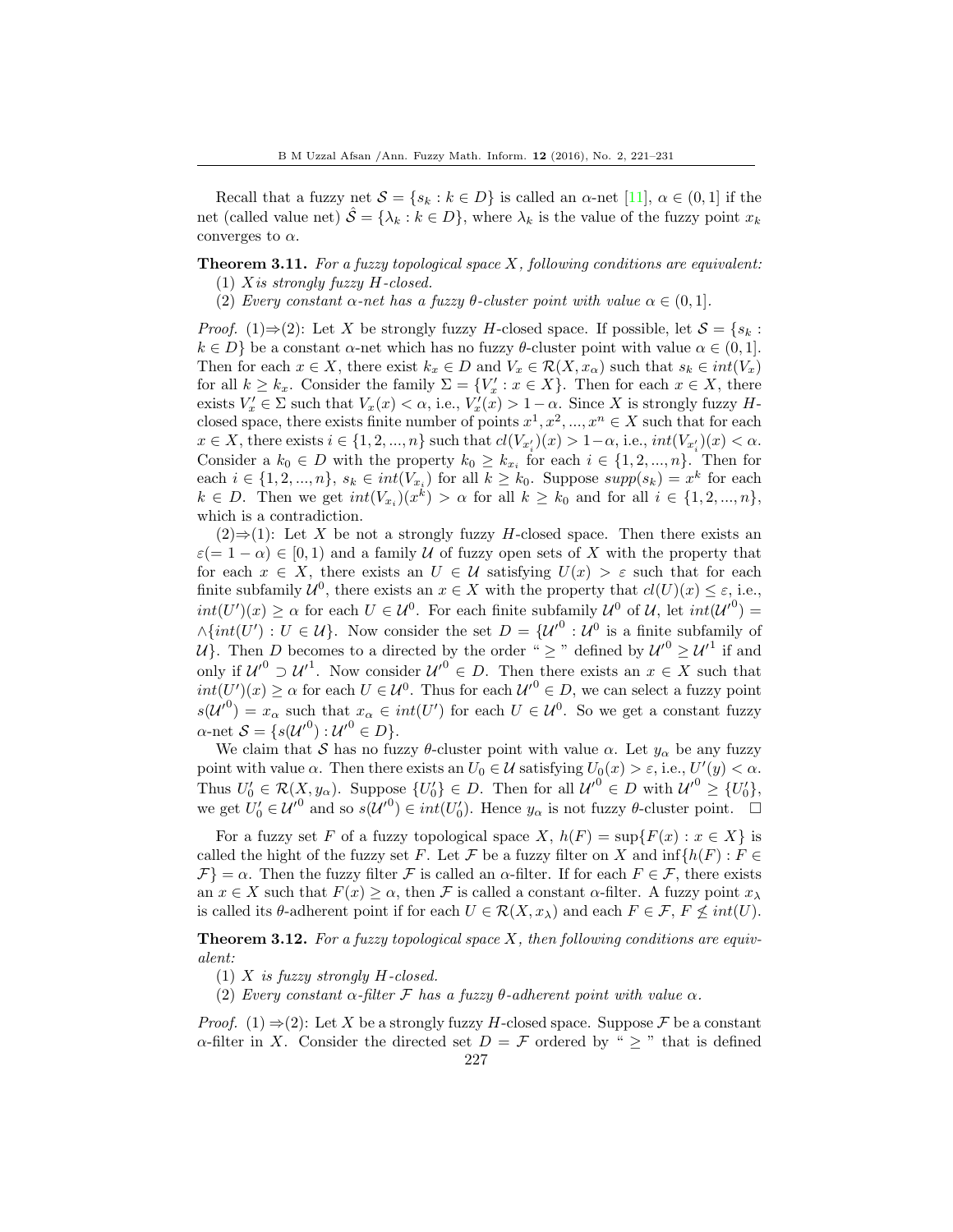by  $F_1 \geq F_2$  if and only if  $F_1 \leq F_2$  (i.e.  $F_1(x) \geq F_2(x)$  for all  $x \in X$ ). For each  $F \in D$ , we can find an  $x^F \in X$  such that  $\alpha \leq F(x)$ . Here  $S = \{x^F_\alpha : F \in D\}$  is a constant  $\alpha$ -net in X [\[11\]](#page-10-0). Since X is fuzzy strong H-closed, there exists a fuzzy point  $x_\alpha \in \Theta(\mathcal{S})$ . We claim that  $x_\alpha$  is a fuzzy  $\theta$ -adherent point of F. Let  $U \in \mathcal{R}(X, x_\lambda)$ and  $F \in \mathcal{F}$ . Since  $F \in D$ , there exists  $E \in D$  such that  $E \geq F$  and  $x_{\alpha}^{E} \notin int(U)$ . Since  $x_{\alpha}^{E} \in E$ ,  $x_{\alpha}^{E} \in F$ . So  $F \nleq int(U)$ . Thus  $x_{\alpha}$  is a fuzzy  $\theta$ -adherent point of  $\mathcal{F}$ . (2)  $\Rightarrow$  (1): Let  $S = \{s_k : k \in D\}$  be a constant  $\alpha$ -net in X. For each  $n \in D$ , let

 $F_n = \vee \{s_k : k \geq n\}.$  Then  $\mathcal{F} = \{F \in I^X : F \geq F_n \text{ for some } n \in D\}$  is a fuzzy constant  $\alpha$ -filter in X. Thus there exists an  $x_{\alpha} \in Pt(X)$  which is a fuzzy  $\theta$ -adherent point of F. Now we shall show that  $x_{\alpha} \in \Theta(\mathcal{S})$ . Let  $U \in \mathcal{R}(X, x_{\alpha})$  and  $n \in D$ . Since  $F_n \nleq int(U)$ , we get a  $k \in D$  such that  $k \geq n$  and  $s_k \notin int(U)$ .

**Theorem 3.13.** Let X be a strongly fuzzy H-closed topological space, Y be a fuzzy Hausdorff space and  $\psi : X \to Y$  be a fuzzy  $\theta$ -continuous surjection. Then Y is strongly fuzzy H-closed.

*Proof.* Suppose  $\alpha \in [0, 1)$  and  $\mathcal{V}_\alpha \subset \sigma$  be a family with the property that for each  $y \in$ Y, there exists an  $V_y \in \mathcal{U}_{\alpha}$  satisfying  $V(y) > \alpha$ . Suppose  $x \in X$  such that  $\psi(x) = y$ . Since  $V \in \mathcal{Q}(Y, y_{1-\alpha} \text{ and } \psi \text{ is fuzzy } \theta \text{-continuous, there exists an } U_V \in \mathcal{Q}(X, x_{1-\alpha})$ such that  $\psi(cl(U_V)) \le cl(V)$ . Consider the family  $\mathcal{U}_{\alpha} = \{U_V : V \in \mathcal{V}_{\alpha}\}.$  We note that  $U_V(x) > \alpha$ . Since X is strongly fuzzy H-closed, there exist finite number of fuzzy set  $V_1, V_2, ..., V_n \in \sigma$  such that for each  $x \in X$ , there exists  $i \in \{1, 2, ..., n\}$  such that  $cl(U_{V_i})(x) > \alpha$  i.e.,  $\psi(cl(U_{V_i}))(y) > \alpha$ . Thus Y is strongly fuzzy H-closed.  $\square$ 

**Theorem 3.14.** A fuzzy topological space X is strongly fuzzy  $H$ -closed if and only if for each  $\alpha > 0$  and fuzzy open  $\alpha$ -prefilter F, adF  $\nleq \alpha$ .

*Proof.* Let X be strongly fuzzy H-closed and  $\mathcal{F} \in \mathcal{W}_+^{\alpha}(X)$  be a fuzzy open  $\alpha$ -prefilter such that  $ad\mathcal{F} \leq \alpha$ . Consider the family  $\mathcal{U}_{\alpha} = \{ \underline{1} - cl(\mu) : \mu \in \mathcal{F} \}$ . Let  $x \in X$ . Then  $1 - \alpha < 1 - ad\mathcal{F}(x) = \sqrt{\{1 - cl(\mu)(x) : \mu \in \mathcal{F}\}}$ . So there exists an  $1 - cl(\mu) \in \mathcal{U}_{\alpha}$ such that  $1 - cl(\mu)(x) > 1 - \alpha$ . Since X is strongly fuzzy H-closed, there exists finite subfamily  $\mathcal{F}^0_\alpha$  of  $\mathcal{F}_\alpha$  with the property that for each  $x \in X$ , there exists an  $\mu \in \mathcal{F}^0_\alpha$ satisfying  $cl(\underline{1}-cl(\mu))(x) > 1-\alpha$ , i.e.,  $1-int(cl(\mu))(x) > 1-\alpha$ , i.e.,  $\mu(x) < \alpha$ .

Conversely, let X be not strongly fuzzy H-closed. Then there exists an  $\alpha > 0$  and family  $\mathcal{U}_{\alpha}$  with the property that for each  $x \in X$ , there exists an  $U \in \mathcal{U}_{\alpha}$  satisfying  $U(x) > 1 - \alpha$  such that for each finite set  $\mathcal{U} \subset \mathcal{U}_{\alpha}$  with the property that there exists an  $x \in X$  such that  $cl(U)(x) \leq 1 - \alpha$  for all  $U \in \mathcal{U}$ . Consider the family  $\mathcal{F} = {\mu \in \delta : \mu \geq 1 - \bigvee \{cl(U) : U \in \mathcal{U}\}}.$  Then  $\mathcal{F}$  is a fuzzy open  $\alpha$ -prefilter on X. Now

$$
ad\mathcal{F}(x) = \bigwedge \{ cl(\mu)(x) : \mu \in \mathcal{F} \}
$$
  
\n
$$
\leq \bigwedge \{ cl(1 - \bigvee \{ cl(U)(x) : U \in \mathcal{U} \} ) : \mathcal{U} \subset \mathcal{U}_{\alpha} \text{ is finite } \}
$$
  
\n
$$
= 1 - \bigvee \{ U(x) : U \in \mathcal{U}_{\alpha} \} : \mathcal{U} \subset \mathcal{U}_{\alpha} \text{ is finite } \}
$$
  
\n
$$
= 1 - \bigvee \{ U(x) : U \in \mathcal{U}_{\alpha} \} \leq \alpha. \text{ Thus } ad\mathcal{F} \leq \alpha.
$$

### 4. Fuzzy ultra-H-closed topological spaces

Let  $(X, \delta)$  be a fuzzy topological space. Then for each  $\alpha \in [0, 1)$ ,  $\iota_{\alpha}(\delta)$  $\{\mu^{-1}(\alpha,1]: \mu \in \delta\}$  is a topology on X [\[13\]](#page-10-9). The topology generated by the 228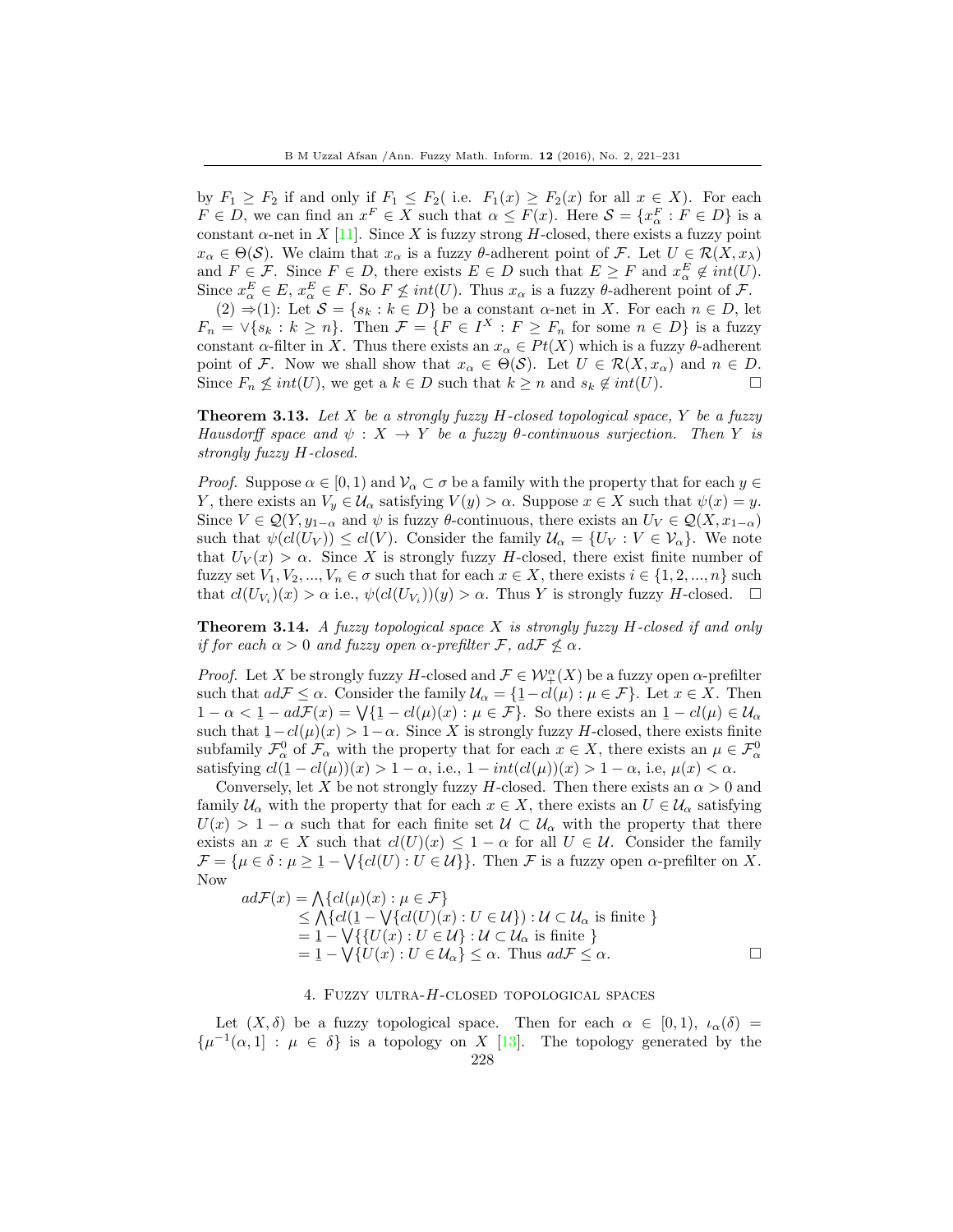subbase  $\{\mu^{-1}(\alpha,1]: \mu \in \delta, \alpha \in [0,1]\}$  is denoted by  $\iota(\delta)$ . It is obvious that  $\iota(\delta) = \sup\{\iota_{\alpha}(\delta) : \alpha \in [0,1)\}\$ [\[14\]](#page-10-1).

**Definition 4.1.** A fuzzy topological space  $(X, \delta)$  is said to be fuzzy ultra-H-closed if and only if  $(X, \iota(\delta))$  is a H-closed space.

**Theorem 4.2.** A fuzzy topological space  $(X, \tau)$  is H-closed if and only if  $(X, \omega(\tau))$ is fuzzy ultra-H-closed.

*Proof.* Since  $\iota(\omega(\tau)) = \tau$ ,  $(X, \omega(\tau))$  is fuzzy ultra-H-closed if and only if  $(X, \tau)$  is  $H$ -closed.

<span id="page-8-0"></span>**Remark 4.3.** Every fuzzy ultra-compact space due to Lowen  $[14]$  is fuzzy ultra- $H$ closed, but the converse need not be true. In fact, the space  $(X, \omega(\tau))$  of Example 3.6 (2) is fuzzy ultra-H-closed, but not fuzzy ultra-compact.

**Theorem 4.4.** Let  $(X, \delta)$  be fuzzy regular. Then X is fuzzy ultra-H-closed if and only if  $X$  is fuzzy ultra-compact.

*Proof.* Since  $(X, \delta)$  is a fuzzy regular space and fuzzy ultra-H-closed,  $(X, \iota(\delta))$  is regular and H-closed. So  $(X, \iota(\delta))$  is compact. Thus  $(X, \delta)$  is fuzzy ultra-compact. Converse part follows from the Remark [4.3.](#page-8-0)

Two nets  $S = \{s_k : k \in D\}$  and  $S' = \{s'_k : k \in D\}$  in a fuzzy topological space X are said to be similar [\[11\]](#page-10-0) if for each  $k \in D$ ,  $supp(s_k) = supp(s'_k)$ .

**Definition 4.5.** Let  $S = \{s_k : k \in D\}$  be an  $\alpha$ -net fuzzy  $\theta$ -converges to a fuzzy point  $x_\lambda$ . Also let each constant a-net (where  $a \in (0,1]$ ) similar to S fuzzy  $\theta$ -converges to a fuzzy point  $x_a$ . Then  $x_{\lambda}$  is called transitive  $\theta$ -limit point of the net S.

A fuzzy topological topological space X is called said to satisfy the property  $\mathcal P$  if  $cl(A \cap B) = cl(A) \cap cl(B)$  for all  $A, B \in \iota(\delta)$ .

<span id="page-8-1"></span>**Lemma 4.6.** Let  $(X, \delta)$  be a fuzzy topological space and  $\alpha \in (0, 1]$ . If  $x_{\lambda}$  is a fuzzy transitive  $\theta$ -limit of the constant  $\alpha$ -net  $S = \{s_k : k \in D\}$ , then  $\widehat{S} = \{supp(s_k) : k \in$ D} θ-converges to x in the topological space  $(X, \iota(\delta))$ .

*Proof.* Let  $x^k = supp(s_k)$  for each  $k \in D$ . Let U be an open set of the topological space  $(X, \iota(\delta))$  containing x. Then there exist fuzzy open subsets  $A_1, A_2, ..., A_n$  of  $(X, \delta)$  and  $a_1, a_2, ..., a_n \in (0, 1]$  such that  $x \in \bigcap_{i=1}^n A_i^{-1}(a_i, 1] \subset U$ . Here  $a_i$  $A_i(x) \leq 1$ , i.e.  $1 - a_i > A'_i(x) \geq 0$ , i.e. so  $A'_i \in \mathcal{R}(X, x_{1-a_i})$  for each  $i \in \{1, 2, ..., n\}$ . Clearly,  $S_i = \{x_{1-a_i}^k : k \in D\}$ ,  $i = 1, 2, ..., n$  is a constant  $(1 - a_i)$ -net similar to S. Since  $x_{\lambda}$  is a fuzzy transitive  $\theta$ -limit of the constant  $\alpha$ -net  $\mathcal{S} = \{s_k : k \in D\}$ ,  $\mathcal{S}_i$  fuzzy  $\theta$ -converges to a fuzzy point  $x_{1-a_i}$ ,  $i = 1, 2, ..., n$ . Thus there exist  $p_1, p_2, ..., p_n \in D$ such that  $x_{1-a_i}^k \notin int(A'_i)$  for all  $k \geq p_i$ ,  $i \in \{1, 2, ..., n\}$ . Consider a  $p \in D$  with the property  $p \geq p_i$  for each  $i \in \{1, 2, ..., n\}$ . We claim that  $x^k \in cl(U)$  for all  $k \geq p$ . Now fix a  $k \geq p$ . Then  $k \geq p_i$  for each  $i \in \{1, 2, ..., n\}$ . So  $x_{1-a_i}^k \notin int(A'_i)$ , i.e.  $1-cl(A_i)(x^k) < 1-a_i$ , i.e.  $cl(A_i)(x^k) > a_i$ . So, by the property  $P$  of  $(X, \iota(\delta)),$  $x^k \in \bigcap_{i=1}^n (cl(A_i))^{-1}(a_i, 1] = \bigcap_{i=1}^n cl((A_i)^{-1}(a_i, 1]) = cl(\bigcap_{i=1}^n (A_i)^{-1}(a_i, 1]) \subset cl(U).$ Hence  $\widehat{S} = \{x^k : k \in D\}$   $\theta$ -converges to x in the topological space  $(X, \iota(\delta))$ .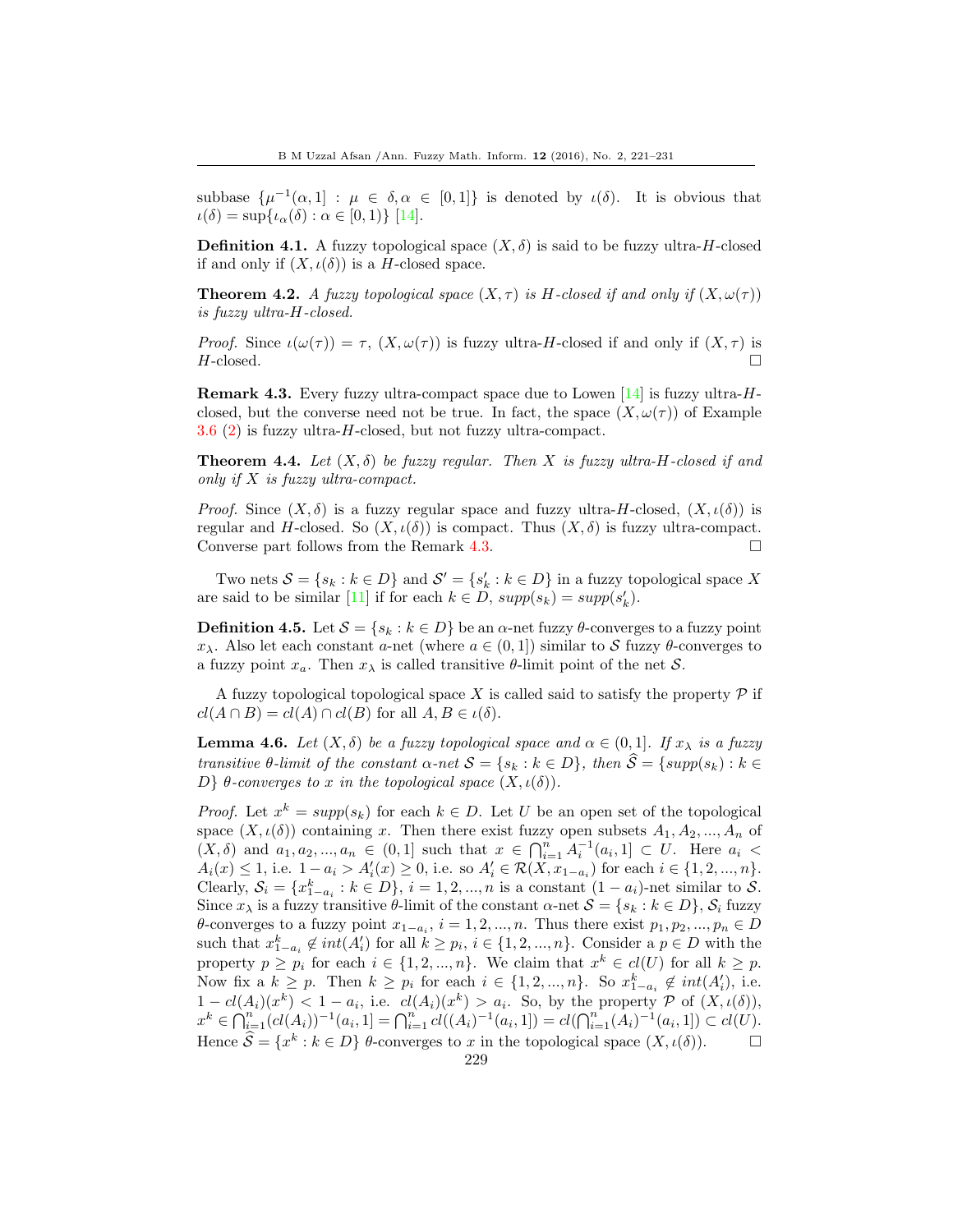**Theorem 4.7.** If a fuzzy topological space  $(X, \delta)$  satisfies the property P and every  $\alpha$ -net has a subnet having fuzzy transitive  $\theta$ -limit point with value  $\alpha$ , then  $(X, \delta)$  is fuzzy ultra-H-closed space.

*Proof.* We shall show that  $(X, \iota(\delta))$  is H-closed. Let  $\widehat{S} = \{x^k : k \in D\}$  be a net in  $(X, \iota(\delta))$ . Let  $\alpha(0, 1]$  and  $\mathcal{S}_{\alpha} = \{x_{\alpha}^k : k \in D\}$  be a constant  $\alpha$ -net. Then there exists a subnet  $\mathcal{T}_{\alpha} = \phi \circ \mathcal{S}_{\alpha} = \{x_{\alpha}^m : m \in M\}$  of  $\mathcal{S}_{\alpha}$  defined by the mapping  $\phi : M \to D$ which has fuzzy transitive  $\theta$ -limit point with value  $\alpha$ . Then by Lemma [4.6,](#page-8-1) x is a θ-limit point of the net  $\widehat{\mathcal{T}}_{\alpha} = \{x^m : m \in M\}$  in  $(X, \iota(\delta))$ . We claim that x is θ-cluster point of the net  $\widehat{S}_{\alpha}$  in  $(X, \iota(\delta))$ . Let U be an open set containing x in  $(X, \iota(\delta))$  and  $k_0 \in D$ . Then there exists an  $m_1 \in M$  such that  $m \geq m_1$  implies  $\phi(m) \geq k_0$ . Since x is  $\theta$ -limit point of the net  $\widehat{\mathcal{T}}_{\alpha}$ , there exists an  $m_2 \in M$  such that  $x^m \in cl(U)$  for all  $m \geq m_2$ . Suppose an  $m_0 \in M$  such that  $m_0 \geq m_1$  and  $m_0 \geq m_2$ . Then  $x^{m_0} \in cl(U)$ and  $\phi(m_0) \geq k_0$ .

### Theorem 4.8. Every fuzzy ultra-H-closed spaces is strongly fuzzy H-closed.

*Proof.* Let  $(X, \delta)$  be a fuzzy ultra-H-closed space. Then  $(X, \iota(\delta))$  is H-closed. Let  $\alpha \in [0,1)$  and  $\mathcal{U}_{\alpha}$  be a family with the property that for each  $x \in X$ , there exists an  $U \in \mathcal{U}_{\alpha}$  satisfying  $U(x) > \alpha$ . Then  $\cup \{U^{-1}((\alpha, 1]: U \in \mathcal{U}_{\alpha}\}=X$ . Since  $(X, \iota(\delta))$ is H-closed, there exists finite subfamily  $\mathcal{U}_{\alpha}^0$  of  $\mathcal{U}_{\alpha}$  such that  $\cup \{cl(U^{-1}((\alpha,1])$ :  $U \in \mathcal{U}_{\alpha}^{0}$  = X. Suppose an  $x \in X$ . Then there exists an  $U \in \mathcal{U}_{\alpha}^{0}$  such that  $x \in cl(\tilde{U}^{-1}((\alpha, 1]) \subset \tilde{(cl(U))^{-1}((\alpha, 1])}$ . Thus  $cl(U)(x) > \alpha$ .

Remark 4.9. Strongly fuzzy H-closed spaces need not be fuzzy ultra-H-closed in general.

**Example 4.10.** Let  $X = \mathbb{N}$ . Then for each each  $\alpha \in (0,1)$ , there exists an  $n \in \mathbb{N}$  such that  $\frac{n-1}{n} < \alpha \leq \frac{n+1}{n}$ . For each  $a_i \in [\frac{n-1}{n}, \alpha]$ , i, 2, ..., *n*, define  $U(\alpha, a_1, a_2, \ldots, a_n)(x) = \alpha$  when  $x > n$  and  $= \alpha_i$  when  $x = \alpha_i$ ,  $i = 1, 2, \ldots, n$ . Then W. Guojun [\[11\]](#page-10-0) shaw that  $\delta = \{0, 1\} \cup \{U'(\alpha, a_1, a_2, ..., a_n) : a_i \in [\frac{n-1}{n}, \alpha], \alpha \in (0, 1)\}\$ is a fuzzy topology on X such that  $(X, \delta)$  is which is fuzzy strongly compact and  $(X, \iota(\delta))$  is discrete space. So by Remark [3.5](#page-4-1) fuzzy strongly H-closed. Also  $(X, \iota(\delta))$ is not H-closed and so  $(X, \delta)$  is not fuzzy ultra-H-closed.

#### **REFERENCES**

- <span id="page-9-1"></span>[1] B M Uzzal Afsan, On the class of weakly fuzzy countably compact spaces, Ann. Fuzzy Math. Inform. 10 (6) (2015) 949–958.
- <span id="page-9-2"></span>[2] B M Uzzal Afsan, Ideal convergence of nets in fuzzy topological spaces, Ann. Fuzzy Math. Inform. 8 (4) (2014) 635–643.
- <span id="page-9-3"></span>[3] B M Uzzal Afsan, C. K. Basu, Fuzzy toplogical entropy of fuzzy continuous functions on fuzzy topological spaces, Appl. Math. Lett. 24 (2011) 2030–2033.
- <span id="page-9-4"></span>[4] B M Uzzal Afsan, Weakly fuzzy topological entropy. (Communicated).
- <span id="page-9-5"></span>[5] B M Uzzal Afsan, On some fuzzy covering axioms via ultrafilters, Ann. Fuzzy Math. Inform. 11 (2) (2016) 495–504.
- <span id="page-9-0"></span>[6] B M Uzzal Afsan, On fuzzy H-closedness of fuzzy topological spaces, Ann. Fuzzy Math. Inform. (In Press).
- <span id="page-9-6"></span>[7] M. Caldas and S. Jafari, θ-Compact fuzzy topological spaces, Chaos, Solitons and Fractals 25 (2005) 229–232.
- <span id="page-9-7"></span>[8] C. L. Chang, Fuzzy topological spaces, J. Math. Anal. Appl. 24 (1968) 182–190.